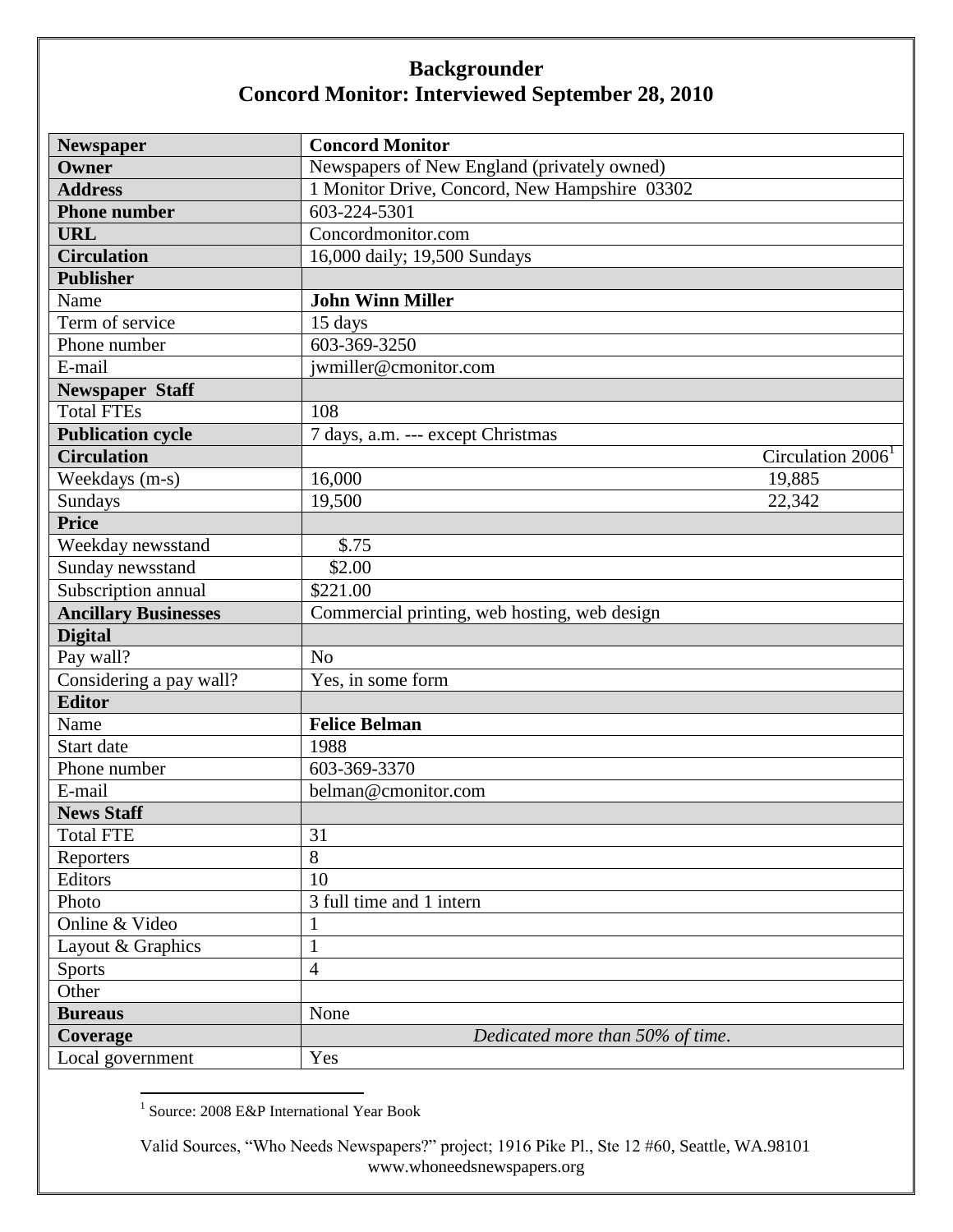## **Backgrounder Concord Monitor: Interviewed September 28, 2010**

| Courts                                   | Yes                                                                            |
|------------------------------------------|--------------------------------------------------------------------------------|
| Public safety                            | Yes                                                                            |
| State government                         | Yes                                                                            |
| Education -- School Board                | Yes                                                                            |
| <b>Sports</b>                            | Yes                                                                            |
| Entertainment & arts                     | Yes                                                                            |
| Other                                    |                                                                                |
| <b>Community Outreach Editor</b>         |                                                                                |
| <b>Name</b>                              | <b>Meg Heckman</b>                                                             |
| Start date                               | 2002                                                                           |
| Phone number                             | 603-369-3313                                                                   |
| Email                                    | mheckman@cmonitor.com                                                          |
| <b>Digital News Staff</b>                |                                                                                |
| Size                                     | 2: development & technical                                                     |
| <b>Reporting/Photo staff</b>             |                                                                                |
| Does reporting staff feed                | Yes                                                                            |
| materials for digital media              |                                                                                |
| <b>Website start date</b>                | 1996 (Primary Monitor)                                                         |
| <b>Capabilities</b>                      |                                                                                |
| Web platform software?                   |                                                                                |
| Content management system:               | Drupal                                                                         |
| software?                                |                                                                                |
| Does your organization                   | Yes                                                                            |
| write code?                              |                                                                                |
| Number of coders?                        | One person does                                                                |
| Proprietary or open-source code?<br>Why? | Open Source code                                                               |
| <b>Flexibility &amp; response time</b>   |                                                                                |
| Can you change web platform -            | Yes, but changes are infrequent.                                               |
| coding, architecture, software --        |                                                                                |
| at least once a month? Do you?           |                                                                                |
| Can you add new functionality            | Yes. Drupal quite flexible; can plug in tools. Can tweak display and templates |
| promptly as it becomes available?        | easily.                                                                        |
| <b>Digital Tools</b>                     |                                                                                |
| Crowd sourcing?                          | Yes. Use Facebook and Twitter for this task.                                   |
| Data visualization?                      | N <sub>o</sub>                                                                 |
| Investigative reporting?                 | Yes. mapped deadliest stretches of road                                        |
| Documentary video?                       | Yes, some;                                                                     |
| <b>Social Media</b>                      |                                                                                |
| What is the overall organizational       | Using Facebook and Twitter.                                                    |
| commitment to collecting,                |                                                                                |
| creating, shaping and delivering         |                                                                                |
| all your news/information                |                                                                                |
| products through these digital           |                                                                                |
| channels?                                |                                                                                |
| <b>Assessment</b>                        |                                                                                |
| How do you assess your digital           |                                                                                |

Valid Sources, "Who Needs Newspapers?" project; 1916 Pike Pl., Ste 12 #60, Seattle, WA.98101 www.whoneedsnewspapers.org